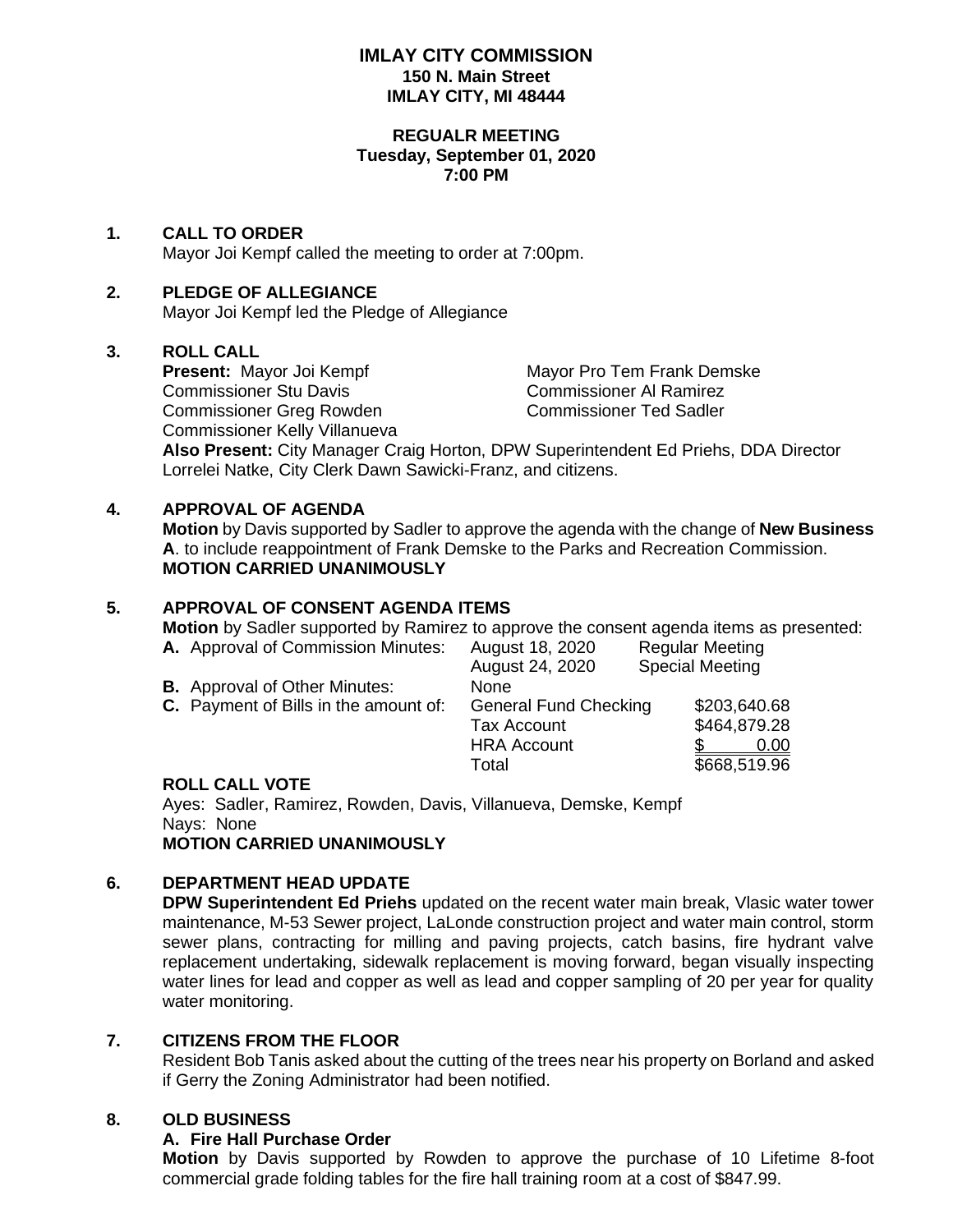# **ROLL CALL VOTE**

Ayes: Davis, Rowden, Sadler, Villanueva, Demske, Ramirez, Kempf Nays: None

### **MOTION CARRIED UNANIMOUSLY**

#### **B. Splashpad**

**Motion** by Demske supported by Rowden to accept the Splashpad bid from Penchura for \$353,018.05 with \$150,000.00 of the cost coming from a DNR grant that has already been accepted.

# **ROLL CALL VOTE**

Ayes: Demske, Rowden, Sadler, Davis, Villanueva, Ramirez, Kempf Nays: None

# **MOTION CARRIED UNANIMOUSLY**

#### **9. NEW BUSINESS**

#### **A. Reappoint Heather Sample, Jacob Congdon and Frank Demske to the Park and Recreation Commission**

**Motion** by Sadler supported by Davis to reappoint Heather Sample, Jacob Congdon and Frank Demske to the Park and Recreation Commission with the terms expiring June 2022.

# **MOTION CARRIED UNANIMOUSLY**

# **B. Reappoint Tom Germayne to the Planning Commission**

**Motion** by Davis supported by Ramirez to reappoint Tom Germayne to the Planning Commission with the term expiring June 2023.

#### **MOTION CARRIED UNANIMOUSLY.**

#### **C. Reappoint Bob Tanis and Tom Blount to the ZBA Board**

**Motion** by Ramirez supported by Demske to reappoint Bob Tanis and Tom Blount to the Zoning Board of Appeals with the term expiring June 2023.

#### **MOTION CARRIED UNANIMOUSLY.**

#### **D. Appoint Ryan Cinader to the ZBA Board**

**Motion** by Ramirez supported by Rowden to appoint Ryan Cinader to the Zoning Board of Appeals with the term expiring June 2023.

#### **MOTION CARRIED UNANIMOUSLY.**

#### **E. Reappoint Frank Demske to the Board of Review**

**Motion** by Ramirez supported by Sadler reappoint Tom Germayne to the Board of Review with the term expiring June 2023.

#### **MOTION CARRIED UNANIMOUSLY.**

## **F. Reappoint Glenn Clemence to the Lamb Steele Board**

**Motion** by Demske supported by Davis reappoint Glenn Clemence to the Lamb Steele Board with the term expiring June 2023.

#### **MOTION CARRIED UNANIMOUSLY**

#### **G. Appoint Ray Krakowski to the DDA Board**

**Motion** by Demske supported by Davis to appoint Ray Krakowski to the DDA Board with the term expiring June 2024.

**MOTION CARRIED UNANIMOUSLY.**

#### **10. CITY MANAGER'S REPORT**

City Manager Craig Horton spoke of the first department head update from DPW Superintendent Ed Priehs and will plan a rotation of department head updates for each of the upcoming commission meetings. A group went to the fire hall together with conference notes to meet with the architects regarding concerns. Craig presented pictures of the wash bay from the fire department and cement regarding elevation. The roof leak has been repaired. The oneyear warranty clock does not start for concerns until once those concerns have been rectified.

**11. Other –** Sadler asked about the alarm system at city hall. Sadler also asked about updated medical kits and fire extinguishers in each of the areas that need them. Craig mentioned that the ambulance authority will offer training for staff as well.